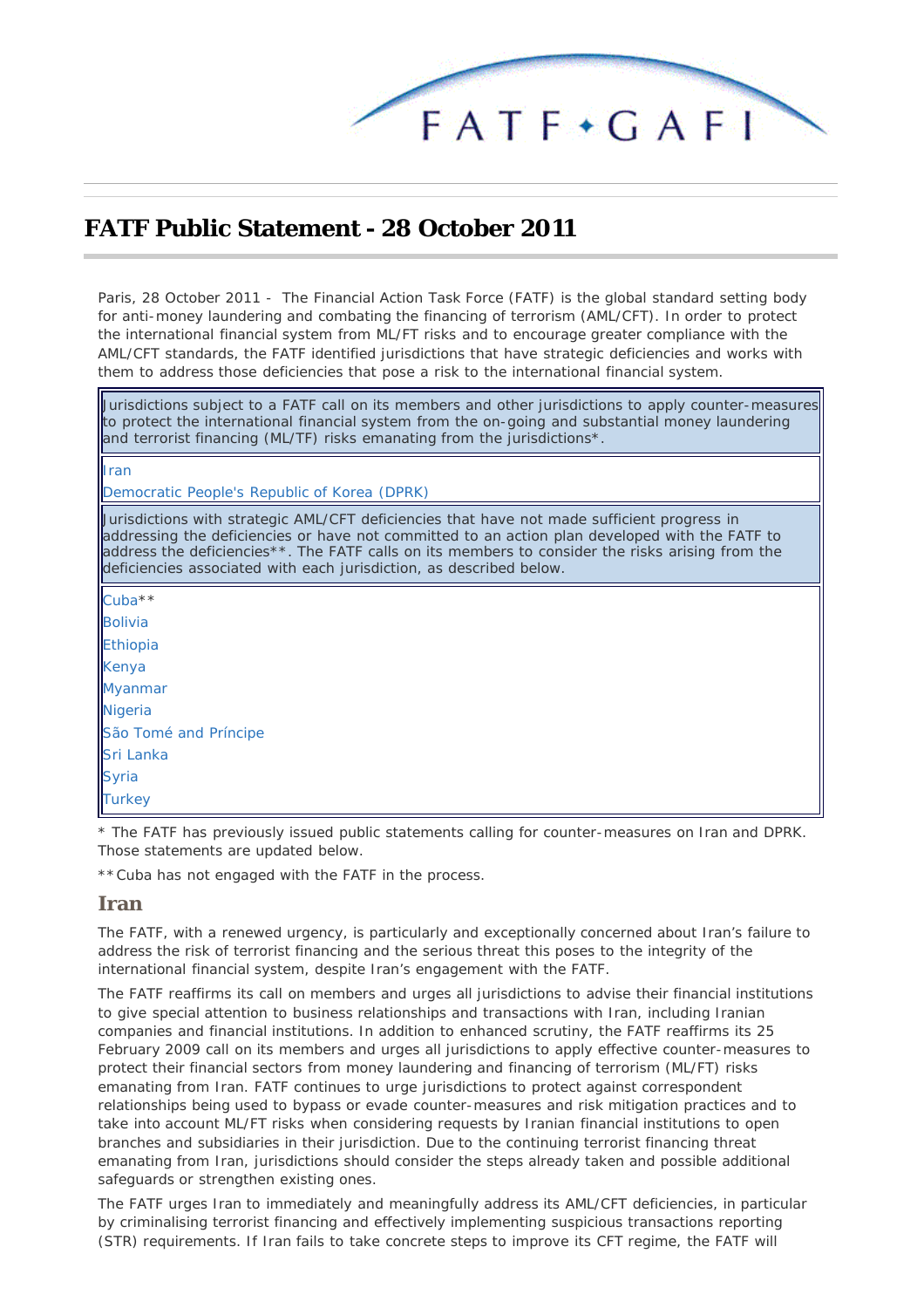consider calling on its members and urging all jurisdictions to strengthen counter-measures in February 2012.

## <span id="page-1-0"></span>**Democratic People's Republic of Korea (DPRK)**

The FATF remains concerned by the DPRK's failure to address the significant deficiencies in its antimoney laundering and combating the financing of terrorism (AML/CFT) regime and the serious threat this poses to the integrity of the international financial system. The FATF urges the DPRK to immediately and meaningfully address its AML/CFT deficiencies.

The FATF reaffirms its call on its members and urges all jurisdictions to advise their financial institutions to give special attention to business relationships and transactions with the DPRK, including DPRK companies and financial institutions. In addition to enhanced scrutiny, the FATF further calls on its members and urges all jurisdictions to apply effective counter-measures to protect their financial sectors from money laundering and financing of terrorism (ML/FT) risks emanating from the DPRK. Jurisdictions should also protect against correspondent relationships being used to bypass or evade counter-measures and risk mitigation practices, and take into account ML/FT risks when considering requests by DPRK financial institutions to open branches and subsidiaries in their jurisdiction.

The FATF remains prepared to engage directly in assisting the DPRK to address its AML/CFT deficiencies, including through the FATF Secretariat.

### <span id="page-1-1"></span>**Cuba**

Cuba has not committed to the AML/CFT international standards, nor has it constructively engaged with the FATF. The FATF has identified Cuba as having strategic AML/CFT deficiencies that pose a risk to the international financial system. The FATF urges Cuba to develop an AML/CFT regime in line with international standards, and is ready to work with the Cuban authorities to this end.

\_\_\_\_\_\_\_\_\_\_\_\_\_\_\_\_\_\_\_\_\_\_\_\_

\_\_\_\_\_\_\_\_\_\_\_\_\_\_\_\_\_\_\_\_\_\_\_\_

### <span id="page-1-2"></span>**Bolivia**

Bolivia has taken steps towards improving its AML/CFT regime, including by enacting new CFT legislation. However, despite Bolivia's high-level political commitment to work with the FATF and GAFISUD to address its strategic AML/CFT deficiencies, Bolivia has not made sufficient progress in implementing its action plan, and certain strategic AML/CFT deficiencies remain. Bolivia should work on addressing these deficiencies including by: (1) ensuring adequate criminalisation of money laundering (Recommendation 1); (2) adequately criminalising terrorist financing (Special Recommendation II); (3) establishing and implementing an adequate legal framework for identifying and freezing terrorist assets (Special Recommendation III); and (4) establishing a fully operational and effective Financial Intelligence Unit (Recommendation 26). The FATF encourages Bolivia to address its remaining deficiencies and continue the process of implementing its action plan.

### <span id="page-1-3"></span>**Ethiopia**

Despite Ethiopia's high-level political commitment to work with the FATF to address its strategic AML/CFT deficiencies, Ethiopia has not made sufficient progress in implementing its action plan, and certain strategic AML/CFT deficiencies remain. Ethiopia should work on addressing these deficiencies, including by: (1) adequately criminalising money laundering and terrorist financing (Recommendation 1 and Special Recommendation II); (2) establishing and implementing an adequate legal framework and procedures to identify and freeze terrorist assets (Special Recommendation III); (3) ensuring a fully operational and effectively functioning Financial Intelligence Unit (Recommendation 26); (4) raising awareness of AML/CFT issues within the law enforcement community (Recommendation 27); and (5) implementing effective, proportionate and dissuasive sanctions in order to deal with natural or legal persons that do not comply with the national AML/CFT requirements (Recommendation 17). The FATF encourages Ethiopia to address its remaining deficiencies and continue the process of implementing its action plan.

### <span id="page-1-4"></span>**Kenya**

Despite Kenya's high-level political commitment to work with the FATF and ESAAMLG to address its strategic AML/CFT deficiencies, Kenya has not made sufficient progress in implementing its action plan, and certain strategic AML/CFT deficiencies remain. Kenya should work on addressing these deficiencies, including by: (1) adequately criminalising terrorist financing (Special Recommendation II); (2) ensuring a fully operational and effectively functioning Financial Intelligence Unit (Recommendation 26); (3) establishing and implementing an adequate legal framework for identifying and freezing terrorist assets (Special Recommendation III); (4) raising awareness of AML/CFT issues within the law enforcement community (Recommendation 27); and (5) implementing effective, proportionate and dissuasive sanctions in order to deal with natural or legal persons that do not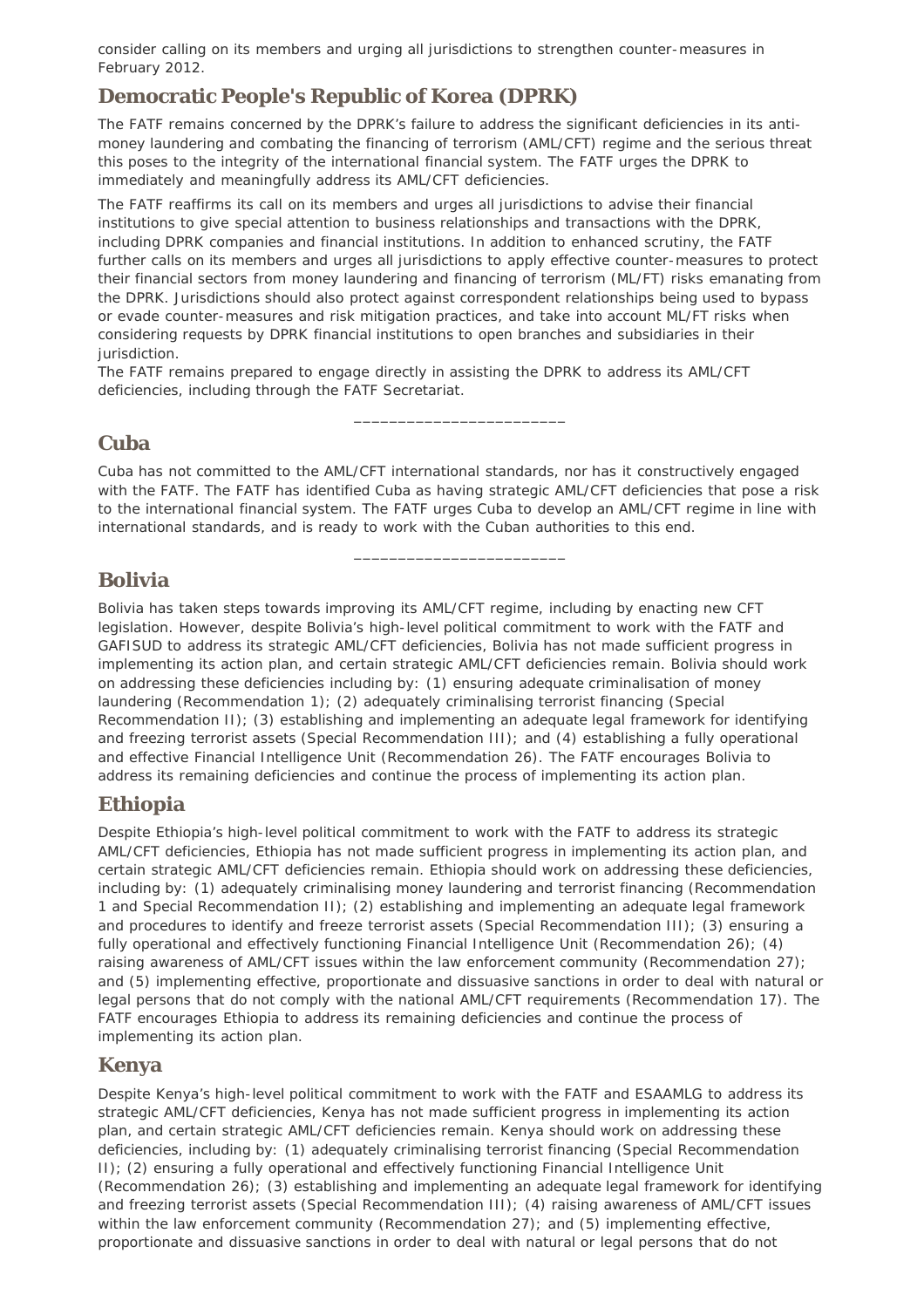comply with the national AML/CFT requirements (Recommendation 17). The FATF encourages Kenya to address its remaining deficiencies and continue the process of implementing its action plan, including by implementing the AML legislation and setting up its FIU.

### <span id="page-2-0"></span>**Myanmar**

Despite Myanmar's high-level political commitment to work with the FATF and APG to address its strategic AML/CFT deficiencies, Myanmar has not made sufficient progress in implementing its action plan, and certain strategic AML/CFT deficiencies remain. Myanmar should work on addressing these deficiencies, including by: (1) adequately criminalising terrorist financing (Special Recommendation II); (2) establishing and implementing adequate procedures to identify and freeze terrorist assets (Special Recommendation III); (3) further strengthening the extradition framework in relation to terrorist financing (Recommendation 35 and Special Recommendation I); (4) ensuring a fully operational and effectively functioning Financial Intelligence Unit (Recommendation 26); (5) enhancing financial transparency (Recommendation 4); and (6) strengthening customer due diligence measures (Recommendation 5). The FATF encourages Myanmar to address its remaining deficiencies and continue the process of implementing its action plan.

### <span id="page-2-1"></span>**Nigeria**

Nigeria has taken steps towards improving its AML/CFT regime, including by enacting AML/CFT legislation. However, despite Nigeria's high-level political commitment to work with the FATF and GIABA to address its strategic AML/CFT deficiencies, Nigeria has not made sufficient progress in implementing its action plan, and certain strategic deficiencies remain. Nigeria should work on addressing these deficiencies, including by: (1) adequately criminalising money laundering and terrorist financing (Recommendation 1 and Special Recommendation II); (2) implementing adequate procedures to identify and freeze terrorist assets (Special Recommendation III); (3) ensuring that relevant laws or regulations address deficiencies in customer due diligence requirements and that they apply to all financial institutions (Recommendation 5); and (4) continuing to improve the overall supervisory framework for AML/CFT (Recommendation 23). The FATF encourages Nigeria to address its remaining deficiencies and continue the process of implementing its action plan.

## <span id="page-2-2"></span>**São Tomé and Príncipe**

Despite São Tomé and Príncipe's high-level political commitment to work with the FATF to address its strategic AML/CFT deficiencies, São Tomé and Príncipe has not made sufficient progress in implementing its action plan, and certain strategic deficiencies remain. São Tomé and Príncipe should work on addressing these deficiencies, including by: (1) adequately criminalising money laundering and terrorist financing (Recommendation 1 and Special Recommendation II); (2) establishing a fully operational and effectively functioning Financial Intelligence Unit (Recommendation 26); (3) ensuring that financial institutions and DNFBPs are subject to adequate AML/CFT regulation and supervision, and that a competent authority or competent authorities have been designated to ensure compliance with AML/CFT requirements (Recommendations 23, 24 and 29); (4) implementing effective, proportionate and dissuasive sanctions in order to deal with natural or legal persons that do not comply with the national AML/CFT requirements (Recommendation 17); and (5) taking the necessary action to gain membership of GIABA. The FATF encourages São Tomé and Príncipe to address its remaining deficiencies and continue the process of implementing its action plan.

## <span id="page-2-3"></span>**Sri Lanka**

Sri Lanka has taken steps towards improving its AML/CFT regime, including by enacting AML/CFT amendments. However, despite Sri Lanka's high-level political commitment to work with the FATF and APG to address its strategic AML/CFT deficiencies, Sri Lanka has not made sufficient progress in implementing its action plan, and certain strategic AML/CFT deficiencies remain. Sri Lanka should work on addressing these deficiencies, including by: (1) adequately criminalising terrorist financing and addressing the remaining deficiencies with regard to the criminalisation of money laundering (Special Recommendation II and Recommendation 1); and (2) establishing and implementing adequate procedures to identify and freeze terrorist assets (Special Recommendation III). The FATF encourages Sri Lanka to address its remaining deficiencies and continue the process of implementing its action plan, including by continuing to work on its AML/CFT legislation.

### <span id="page-2-4"></span>**Syria**

Syria has taken significant steps towards improving its AML/CFT regime, including by improving the legal arrangements for freezing terrorist assets. However, despite Syria's high-level political commitment to work with the FATF and MENAFATF to address its strategic AML/CFT deficiencies, Syria has not made sufficient progress in implementing its action plan, and certain strategic AML/CFT deficiencies remain. Syria should work on addressing its deficiencies, including by: (1) adopting adequate measures to implement and enforce the 1999 International Convention for the Suppression of Financing of Terrorism (Special Recommendation I); (2) implementing adequate procedures for